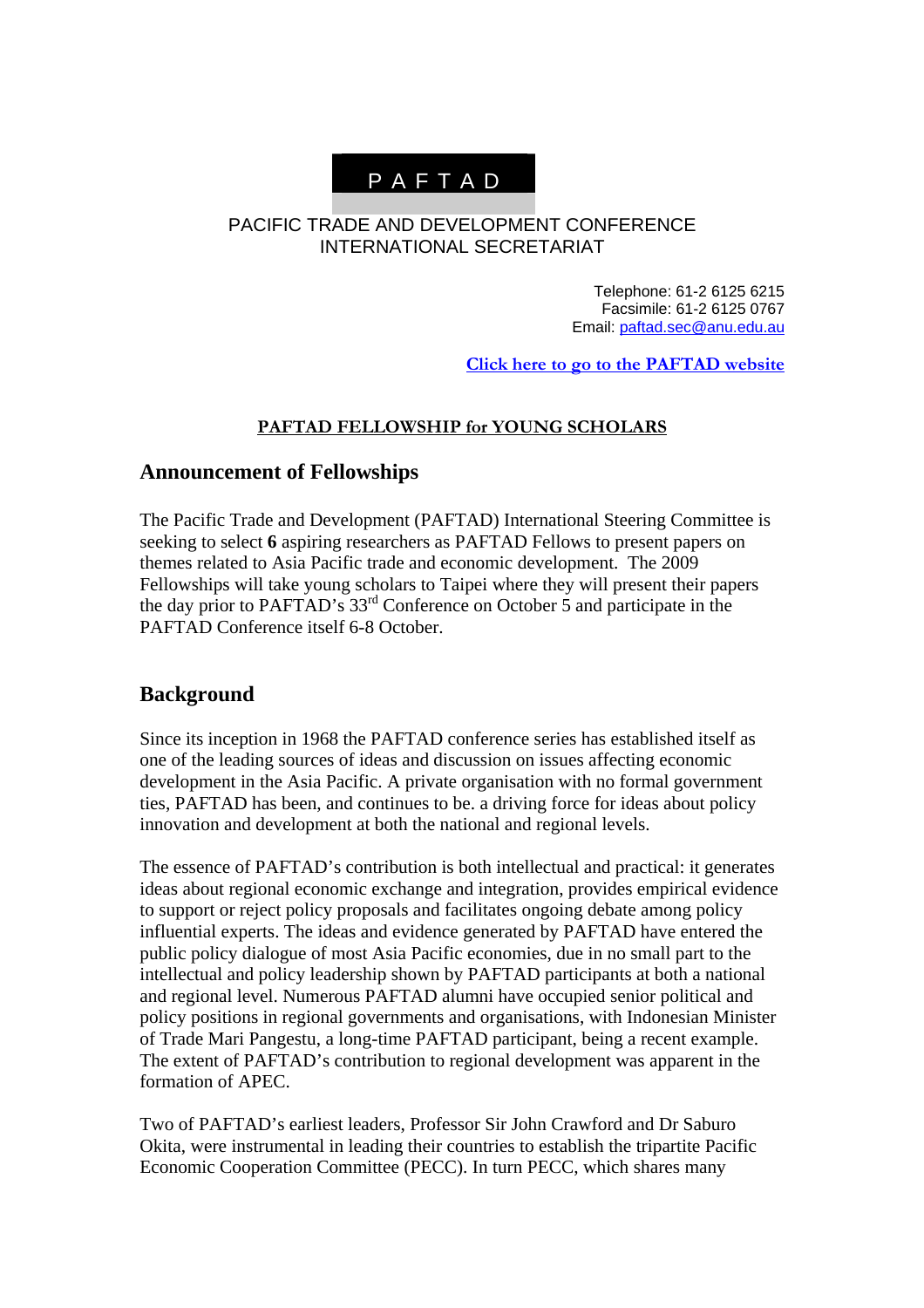members in common with PAFTAD, developed recognition among nations of the region of the need for a framework to support and enhance the rapid growth in regional trade, investment and technology transfer: APEC.

To ensure PAFTAD continues to make a valuable contribution to development in the Asia Pacific region through investment in the next generation of scholars, the PAFTAD International Steering Committee is looking for **6** aspiring researchers to present papers on themes related to Asia Pacific trade and economic development.

The Fellowships in 2009 will take young scholars to Taipei where they will present their papers the day prior to PAFTAD's 33<sup>rd</sup> Conference on October 6-8 and participate in the PAFTAD Conference itself.

## **Topics**

We are looking for contributions related to any theme related to Asia Pacific trade and economic development. Applicants can choose to prepare a paper from one of the many topics that PAFTAD has covered in the last thirty years or examine a related issue likely to be of importance to the region and its future. The list of past PAFTAD Conference themes below gives some idea of the topics that PAFTAD has covered.

- *Asia Pacific Trade and Development*
- *Direct Foreign Investment in Asia and the Pacific*
- *Obstacles to Trade in the Pacific Area*
- *Structural Adjustments in Asian-Pacific Trade*
- *Technology Transfer in Pacific Economic Development*
- *Cooperation and Development in the Asia Pacific Region: Relations between Large and Small Countries*
- *Trade and Employment in Asia and the Pacific*
- *Mineral and Energy Resources in the Pacific Area*
- *Regional energy security*
- *ASEAN in a Changing Pacific and World Economy*
- *Trade and Growth of the Advanced Developing Countries in the Pacific Basin*
- *Renewable Resources in the Pacific*
- *Energy and Structural Change in the Asia Pacific Region*
- *Pacific Growth and Financial Interdependence*
- *Industrial Policies for Pacific Economic Growth*
- *Pacific Trade in Services*
- *Technological Challenge in the Asia-Pacific Economy*
- *The Pacific Economy: Growth and External Stability*
- *Economic Reform and Internationalization: China and the Pacific Region*
- *Pacific Dynamism and the International Economic System Corporate Links and Foreign Direct Investment in Asia and the Pacific*
- *Environment and Development in the Pacific: Problems and Policy Options*
- *Business, Markets and Government in the Asia Pacific: Competition Policy, Convergence and Pluralism*
- *Asia Pacific Financial Deregulation*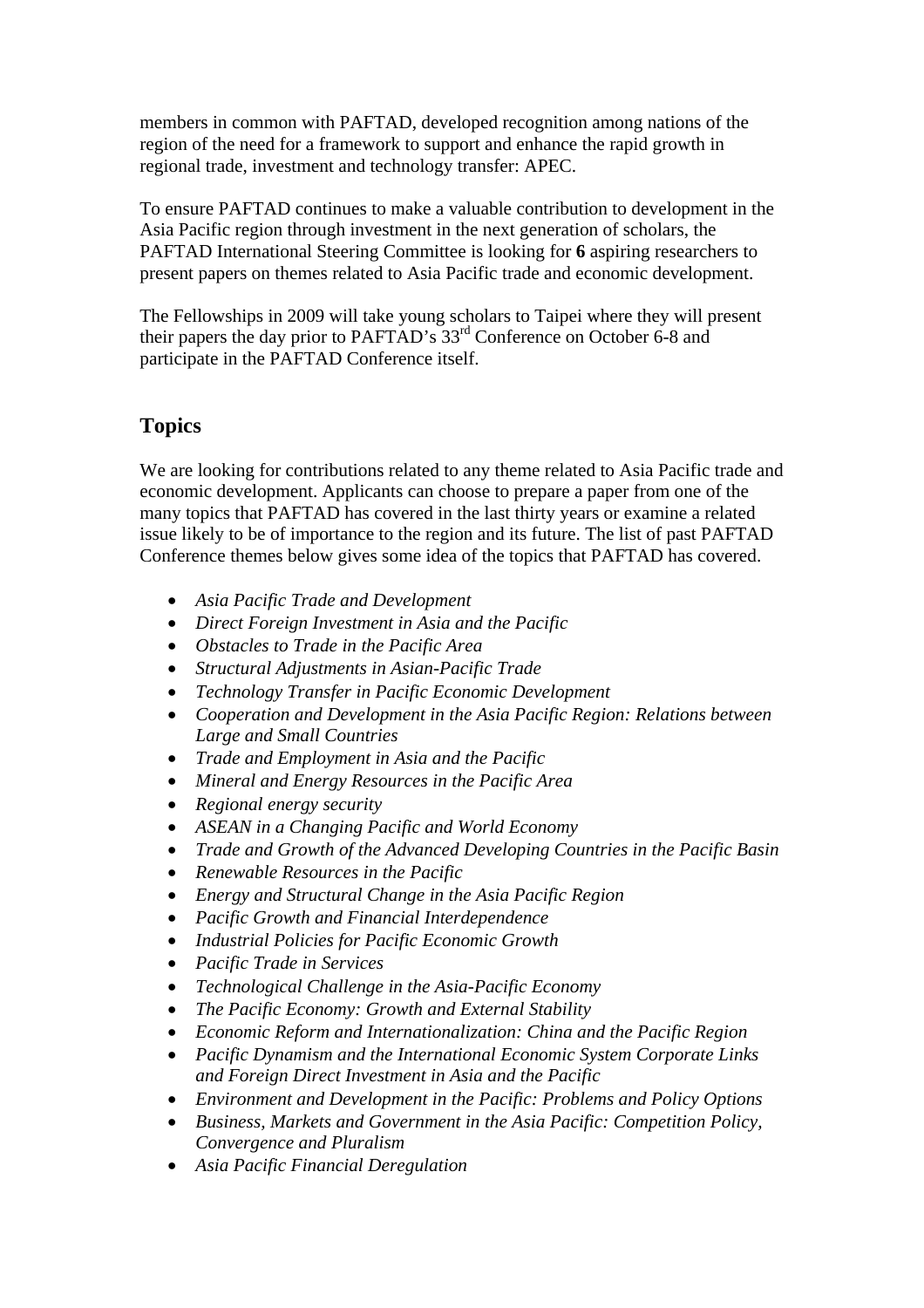- *APEC: Challenges and Tasks for the 21st Century*
- *Globalization and the Asia Pacific Economy*
- *The New Economy in East Asia and the Pacific*
- *Competition Policy in the New Millenium*
- *Reshaping the Asia Pacific Economic Order*
- *Does Trade Deliver what it Promises?*
- *Multinational Corporations and the Rise of a Network Economy in the Pacific Rim*
- *International and Regional Institutions and Asia Pacific Development*
- *The Politics and Economics of Integration in Asia and the Pacific*

## **Submission of Entries**

Registration and submission of entries must be e-mailed to [paftad.sec@anu.edu.au](mailto:paftad.sec@anu.edu.au) . Participation in the competition will require the submission of a short abstract, as well as a full paper, and a curriculum vitae, including date of birth, and nationality. Participation in the conference will also require prior submission of presentation slides.

## **Eligibility**

- Aged 35 years or younger;
- University staff member or post-graduate student.

## **Language**

Contributions must be submitted in English.

## **Length of Papers**

The abstract should summarize the planned content of the paper in a precise and succinct way and be no more than 250 words in length. The paper should be between 5,000 and 10,000 words in length.

The presentations at the PAFTAD Conference will be for no more than 15 minutes, with some additional time for questions and interaction.

#### **Format**

The abstract and paper must be submitted as plain text via e-mail. We ask for submission of the slides in PowerPoint format.

#### **Selection of Fellows**

Fellows will be selected, on the basis of the quality of the written paper submitted, by a Selection Panel from PAFTAD's distinguished International Steering Committee, and the Fellowships will be organized through the Host Organizing Committee for PAFTAD 33 in Taipei and the PAFTAD Fellowship Secretariat. The decisions of the Selection Panel shall be final.